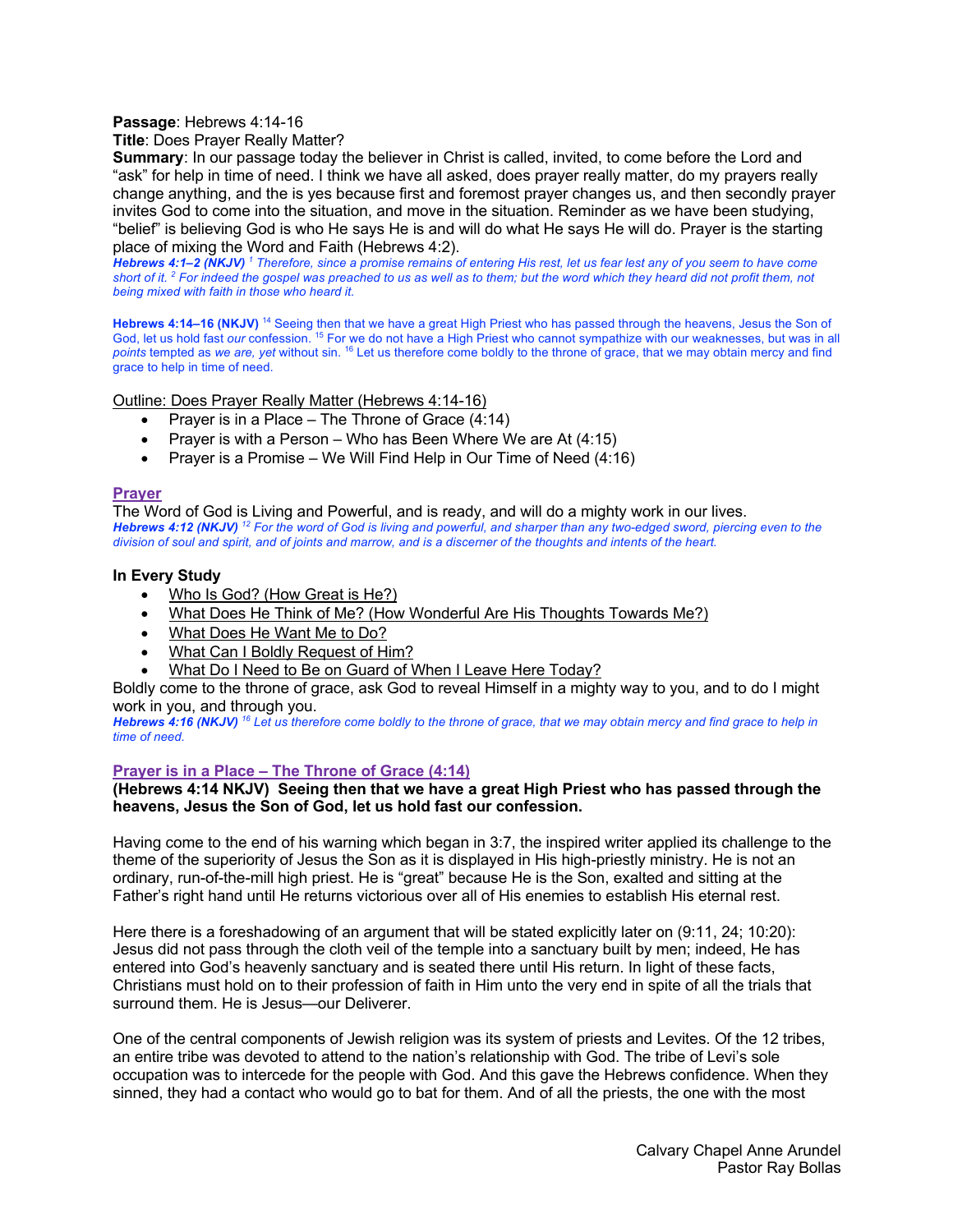clout was the High Priest. Once a year he entered the holiest room in the Temple to pay off the nation's sin.

Yet as believers in Jesus these Hebrews had turned their back on the priesthood. To the shock of parents and friends they'd thrown away this confidence. They were being asked, "If you no longer reverence the priesthood how do you expect to gain access to God?" Well, according to verse 14 the Hebrews still had a priest - and not a High Priest, but "a great High Priest." Jesus entered, not just the earthly Temple, but Heaven itself. These Hebrews had not lost their confidence at all. They'd gained a greater confidence!

These believers being drawn back into Judaism, religion, and not taking advantage of "the greatness" that has been afforded them. They want to go back to a prayer meeting, prayer avenue, that is here on earth rather than the prayer meeting that is in heaven, by He who lives to intercede for us. I think we as believers can make the same mistake as we bring prayer down into earth, and don't realize/forget, that prayer is a place, it is at the THRONE ROOM OF GOD, and we are invited in to find help in time of need. Considering that prayer is at the throne of God, surely we can know that prayer matters because the location of where prayer happens. Do you want power in your prayer life, it is dependent on attitude that it matters, and the attitude will be affected by the altitude (how high we go when we enter into prayer) – WOW I am invited into the throne room of God....

*Hebrews 7:23–25 (NKJV) <sup>23</sup> Also there were many priests, because they were prevented by death from continuing. 24 But He, because He continues forever, has an unchangeable priesthood. 25 Therefore He is also able to save to the uttermost those who come to God through Him, since He always lives to make intercession for them.* 

### **Prayer is with a Person – Who has Been Where We are At (4:15)**

**(Hebrews 4:15 NKJV) For we do not have a High Priest who cannot sympathize with our weaknesses, but was in all points tempted as we are, yet without sin.**

The reason Christians must cling to their profession of Jesus as their Messiah and God is given here. He is one with us. He became a man and is, therefore, able to understand human frailties and weaknesses. The word "infirmities" (astheneiais) includes both moral and physical weaknesses. The verb used (sumpathēsai) indicates that Jesus is able to empathize with believers because He has experienced the limitations and feelings that are common to all humans.

Furthermore, although He never succumbed to any temptation and never sinned, He was subjected to the full gamut of temptations to evil. This means that He was tested and tried but that He never committed a sin or was enticed by evil in His mind to the extent that He approved of it. He understands the power of temptation, and He also knows the stratagems by which it is successfully resisted.

For years entertainer Bob Hope led trips to Vietnam to humor the troops. Once, reminiscing on his USO shows he made the statement, "All I ever saw was those kids laughing and applauding. I never knew what they were going through until I saw a couple of movies like 'Platoon' and 'Hamburger Hill'! What courage they had - and fighting a war we wouldn't let them win."

Unlike Hope's visits to Vietnam, when Jesus visited earth He didn't just stay on stage and entertain. He invaded the jungle - got into the trenches. He was subjected to the Napalm and sniper fire. He fought the battle as one of the troops, and prevailed - without sin.

Here we're told, Jesus was tempted "in all points" as we are. Jesus was a man (human), and vulnerable to the temptations of all men. Yet He never caved in! He was tempted with everything Satan has ever thrown at you or me, yet He never succumbed. He was born sinless, and stayed sinless, and as a result He is perfectly suited to help us win our struggle for purity.

I've met people who question Jesus's empathy. If the Son of God never sinned, how can He truly understand what I face...the lure of darkness, and the pull of sin? C.S. Lewis answers this question, "Only those who try to resist temptation know how strong it is. You find out the strength of an army by fighting against it, not by giving in. You find out the strength of a wind by trying to walk against it, not by lying down. A man who gives into temptation after five minutes simply does not know what it would have been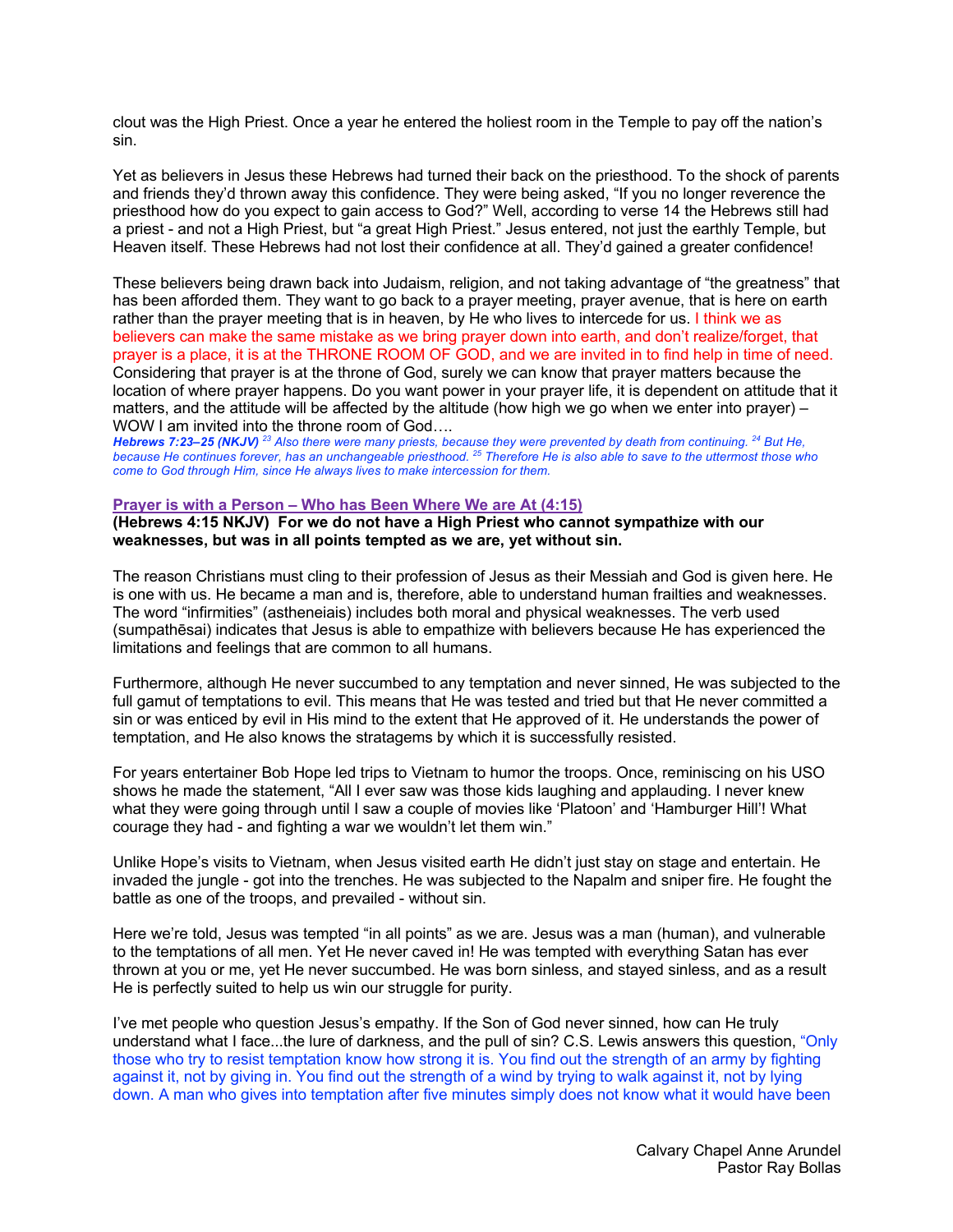like an hour later... We never find out the strength of an evil impulse... until we try to fight it: and Christ, because He was the only man who never yielded to temptation, is also the only man who knows to the full (extent) what temptation means."

Jesus knows a lot more than we think.

The fact Jesus didn't break enabled Him to endure all Satan could muster. We whimper and quibble, "nobody knows what I'm going through..." Oh, yes they do! Consider Jesus! Your temptation is kid's stuff compared to what our Lord endured. He knows your

struggle and how you can win the victory.

And here is a missed point of prayer, and we can so easily miss it. Jesus knew how to have victory over sin and temptation.

The prayer Jesus taught the disciples (short only some 66 words – so we see prayer doesn't have to be endless words, just precise strikes with the word).

*Matthew 6:9–13 (NKJV) <sup>9</sup> In this manner, therefore, pray: Our Father in heaven, Hallowed be Your name. 10 Your kingdom come. Your will be done On earth as it is in heaven. 11 Give us this day our daily bread. 12 And forgive us our debts, As we forgive our debtors.* <sup>13</sup> And do not lead us into temptation, But deliver us from the evil one. For Yours is the kingdom and the power and the *glory forever. Amen.* 

But point to be made, "lead us not into temptation but deliver us from evil". Jesus can do that because He has been there, maybe better said been here, and He overcame and was victorious, and can show us how to be victorious too.

We can read the Bible, but we should be praying the Bible as well. Last week's study we discussed on how to have rest, enter into rest, through Jesus. We studied putting the "Word to Work" for ourselves. *Hebrews 4:11–13 (NKJV) <sup>11</sup> Let us therefore be diligent to enter that rest, lest anyone fall according to the same example of disobedience. 12 For the word of God is living and powerful, and sharper than any two-edged sword, piercing even to the division of soul and spirit, and of joints and marrow, and is a discerner of the thoughts and intents of the heart. 13 And there is no creature hidden from His sight, but all things are naked and open to the eyes of Him to whom we must give account.* 

People say how cool it would be to handle serpents, to which I say yes, and the serpent I want to trample on are the serpents that are trying bite me and diminish me from being all that the Lord desires me to be. I want to take the Word of God, and say based on You have been here and been victorious, then so too will I, and I will do it through you in this Word mixed with faith, in/at the throne room of prayer. *Mark 16:15–18 (NKJV) <sup>15</sup> And He said to them, "Go into all the world and preach the gospel to every creature. 16 He who believes and is baptized will be saved; but he who does not believe will be condemned. 17 And these signs will follow those who believe: In My name they will cast out demons; they will speak with new tongues; 18 they will take up serpents; and if they drink anything deadly, it will by no means hurt them; they will lay hands on the sick, and they will recover."* 

*Philippians 4:13 (NKJV) <sup>13</sup> I can do all things through Christ who strengthens me.* 

We need to take the Word of God, and let it examine us, cut us like a knife when and where need be, so it can do Holy surgery on us. As I pray for a victory to overcome whatever it may be that is tempting me to sin (anger, lust, selfishness, unloving, drunkardness, and the likes).

*Galatians 5:19–21 (NKJV) <sup>19</sup> Now the works of the flesh are evident, which are: adultery, fornication, uncleanness, lewdness, 20 idolatry, sorcery, hatred, contentions, jealousies, outbursts of wrath, selfish ambitions, dissensions, heresies, 21 envy, murders, drunkenness, revelries, and the like; of which I tell you beforehand, just as I also told you in time past, that those who practice such things will not inherit the kingdom of God.* 

The Word of God is not legalism but revelation, it reveals to me what needs to be cutdown, cutout, removed from my life.

Which let me make this point, even though we are talking about prayer, there is a great doctrinal statement being made here in this verse 15, Jesus can sympathize, and He can deliver. Verse 21 of Galatians is very clear, those who practice such things (habitually and unrepentant) will not inherit the kingdom of God. We will be covering in this Book the great debate of once saved always saved, and people living in unrepentant sin say once saved always saved, to which our two verses discussing here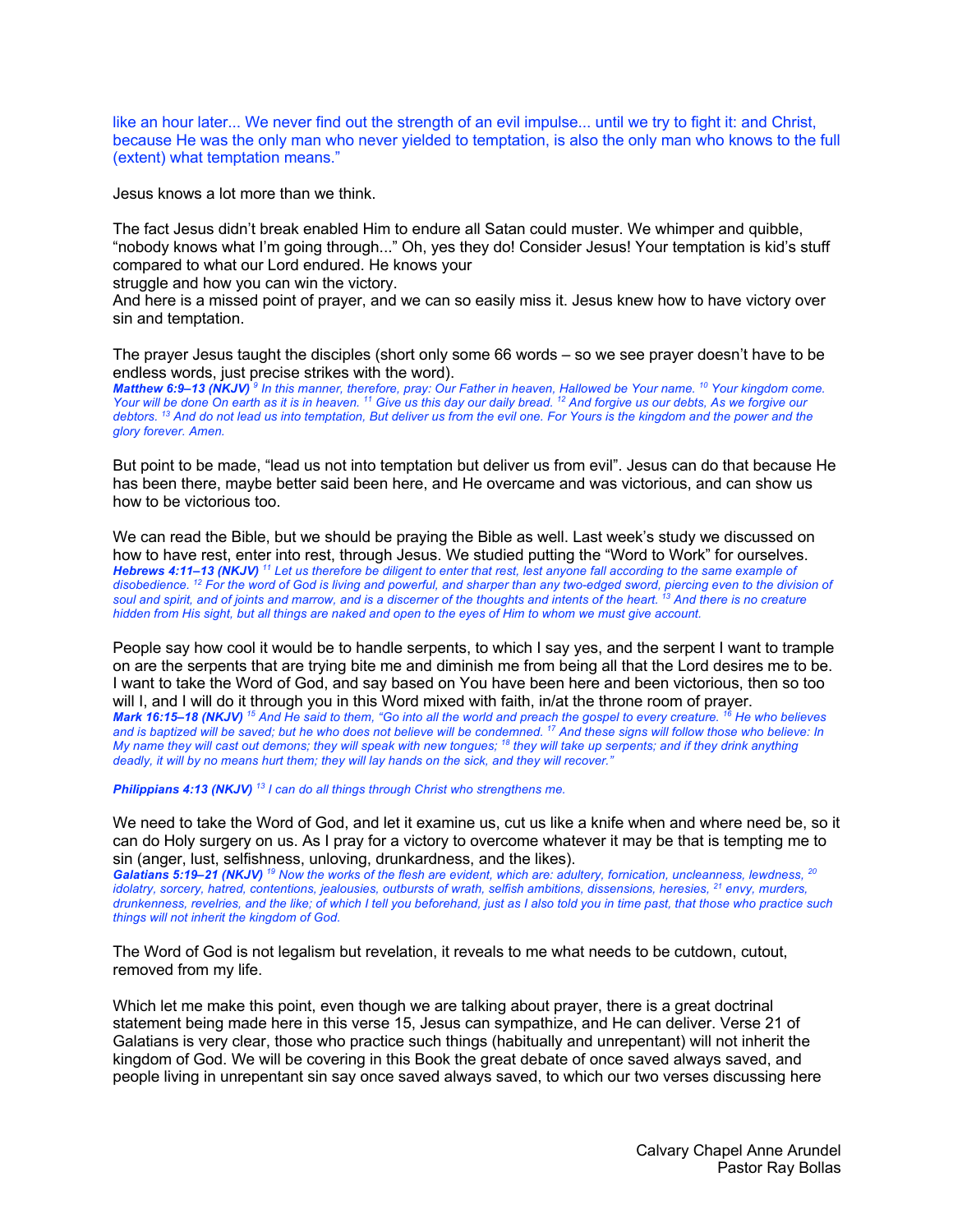before us says…… you not, you are not saved and you need to repent of your sin and call upon Jesus to save you from your sin.

But back to deliverance from sin, overcoming temptation, the Word mixed with faith, believing it after seeing it (revelation), and saying I see it Lord, not deliver me from it. I believe You are who You say You are, and can do what You say You will do; that is FAITH!

I love Psalm 107 speaking of the word, it says that it heals….. after man rebelled against it. *Psalm 107:10–11 (NKJV) <sup>10</sup> Those who sat in darkness and in the shadow of death, Bound in affliction and irons— <sup>11</sup> Because they rebelled against the words of God, And despised the counsel of the Most High,* 

*Psalm 107:19–21 (NKJV) <sup>19</sup> Then they cried out to the LORD in their trouble, And He saved them out of their distresses. 20 He sent His word and healed them, And delivered them from their destructions. 21 Oh, that men would give thanks to the LORD for His goodness, And for His wonderful works to the children of men!* 

I know it is hard, but He has been there, He can sympathize, therefore He can counsel us, and He can coach us, and He can say…. I know it is hard, but victory is sweet, and victory can be had.

One of the roles of the High Priest was to offer sacrifices, and Jesus we will discuss more in later chapters was both the priest and the sacrifice (there upon the cross). But we can be living sacrifices that please the Lord.

*Romans 12:1–2 (NKJV) <sup>1</sup> I beseech you therefore, brethren, by the mercies of God, that you present your bodies a living sacrifice, holy, acceptable to God, which is your reasonable service. 2 And do not be conformed to this world, but be transformed by the renewing of your mind, that you may prove what is that good and acceptable and perfect will of God.* 

#### And when we offer ourselves, that is when the spiritual breaks forth and pours out. *Galatians 5:22–23 (NKJV) <sup>22</sup> But the fruit of the Spirit is love, joy, peace, longsuffering, kindness, goodness, faithfulness, 23 gentleness, self-control. Against such there is no law.*

Considering that prayer is at the throne of God, surely we can know that prayer matters because the location of where prayer happens. Do you want power in your prayer life, it is dependent on attitude that it matters, and the attitude will be affected by the altitude (how high we go when we enter into prayer) – WOW I am invited into the throne room of God…. And, by Him who understands all that I/we go through, because He has been here, He has been there.

### **Prayer is a Promise – We Will Find Help in Our Time of Need (4:16)**

**(Hebrews 4:16 NKJV) Let us therefore come boldly to the throne of grace, that we may obtain mercy and find grace to help in time of need.**

Because the Son knows the power of sin and the means of success over temptation, believers can come to Him in prayer with confidence in His wisdom and ability to help when they are confronted with temptation. The readers of this epistle were facing the temptation to abandon their profession of faith in the face of ridicule and persecution. Most assuredly, the Son, who was abandoned by His disciples and forsaken by the Father while on the cross, understands the needs of those who are tempted to forsake Him in the hour of trial.

The word "boldly" (parrhēsias) conveys a sense of openness, freedom, and confidence. When Christians come to God in prayer through the Son, they receive not justice, but God's grace and mercy. This is available because of Jesus Christ's sacrifice on the cross. The help that is available through such prayers is timely (eukairon), that is, it exactly fits the need at the right moment.

Who do we come to? We have been building up to this for nearly four chapters, so lets go back to where we began.

**Hebrews 1:1–4 (NKJV)**<sup>1</sup> God, who at various times and in various ways spoke in time past to the fathers by the prophets, 2 has in these last days spoken to us by *His* Son, whom He has appointed heir of all things, through whom also He made the worlds; <sup>3</sup> who being the brightness of *His* glory and the express image of His person, and upholding all things by the word of His power, when He had by Himself purged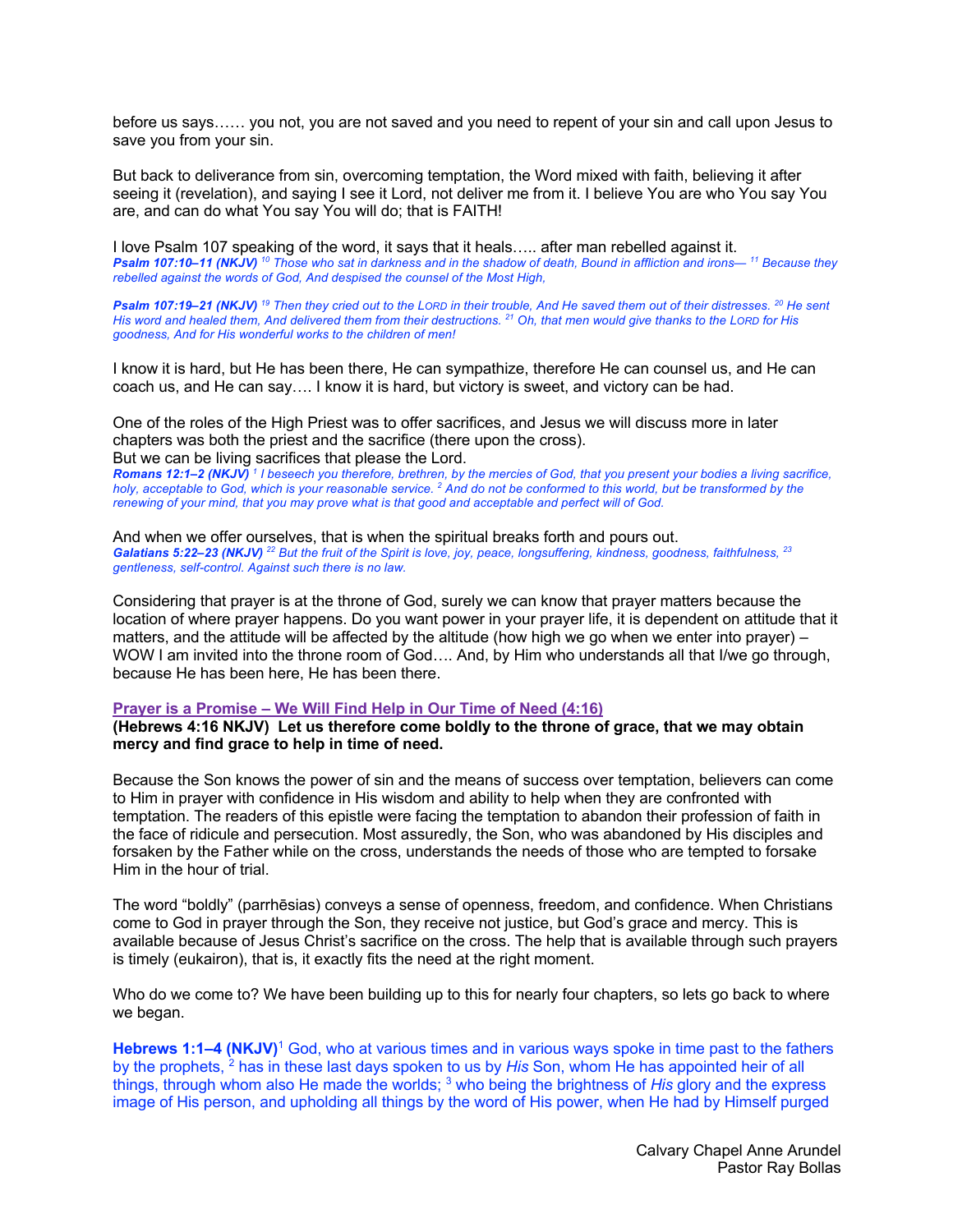our sins, sat down at the right hand of the Majesty on high, 4 having become so much better than the angels, as He has by inheritance obtained a more excellent name than they.

Listed here in these two verses are 7 Characteristics of Jesus Christ:

- He is Heir of all things: v2
- He is the Creator of all things: v2
- He is the Brightness of His Glory: v3
- He is the Expressed Image of God: v3
- He Holds al things together with His word: v3
- He is the Purifier of our sins: v3
- He is at the right hand of the Majesty on high: v3

Which reminds me of the mighty passage and promise of Isaiah 9:6.

**Isaiah 9:6 (NKJV)**<sup>6</sup> For unto us a Child is born, Unto us a Son is given; And the government will be upon His shoulder. And His name will be called Wonderful, Counselor, Mighty God, Everlasting Father, Prince of Peace.

Listed here in these two verses are 7 Characteristics of Jesus Christ:

- He is Heir of all things: v2
	- Everlasting Father (Jesus is the Father and all things are His)
- He is the Creator of all things: v2

Mighty God (it took a Mighty God to create all things)

- He is the Brightness of His Glory: v3
	- Wonderful (wonderful means full of wonder God of Wonders)
- He is the Expressed Image of God: v3
	- Child is Born (Jesus expresses the heart of God approachable)
- He Holds al things together with His word: v3
	- Counselor (His Word counsels us where to buy/sell holds us together)
- He is the Purifier of our sins: v3
	- Son is Given (behold the Lamb of God who takes away sin of world)
- He is at the right hand of the Majesty on high: v3

Government upon His Shoulders (His shoulders bears our burden)

To which verse 6 of Isaiah says He is the "Prince of Peace", and that has been our theme of what unbelief brings, no peace and no rest, but the Word mixed with faith, brings rest (peace). **Isaiah 9:6 (NKJV)<sup>6</sup>** For unto us a Child is born, Unto us a Son is given; And the government will be upon His shoulder. And His name will be called Wonderful, Counselor, Mighty God, Everlasting Father, Prince of Peace.

*Hebrews 4:1–2 (NKJV) <sup>1</sup> Therefore, since a promise remains of entering His rest, let us fear lest any of you seem to have come short of it. 2 For indeed the gospel was preached to us as well as to them; but the word which they heard did not profit them, not being mixed with faith in those who heard it.* 

### And He says to us to come, boldly come, and invitation to His great provision!

*Isaiah 55:1–3 (NKJV) <sup>1</sup> "Ho! Everyone who thirsts, Come to the waters; And you who have no money, Come, buy and eat. Yes, come, buy wine and milk Without money and without price. 2 Why do you spend money for what is not bread, And your wages for what does not satisfy? Listen carefully to Me, and eat what is good, And let your soul delight itself in abundance. 3 Incline your ear, and come to Me. Hear, and your soul shall live; And I will make an everlasting covenant with you— The sure mercies of David.* 

### **Prayer of Jabez**

I am reminded of the prayer of Jabez, in 1 Chronicles 4:10. It is a short prayer, only like 32 words, and most of those words are small/short words themselves. Yet we are told that "God granted him what he requested".

*1 Chronicles 4:10 (NKJV) <sup>10</sup> And Jabez called on the God of Israel saying, "Oh, that You would bless me indeed, and enlarge my territory, that Your hand would be with me, and that You would keep me from evil, that I may not cause pain!" So God granted him what he requested.* 

Prayer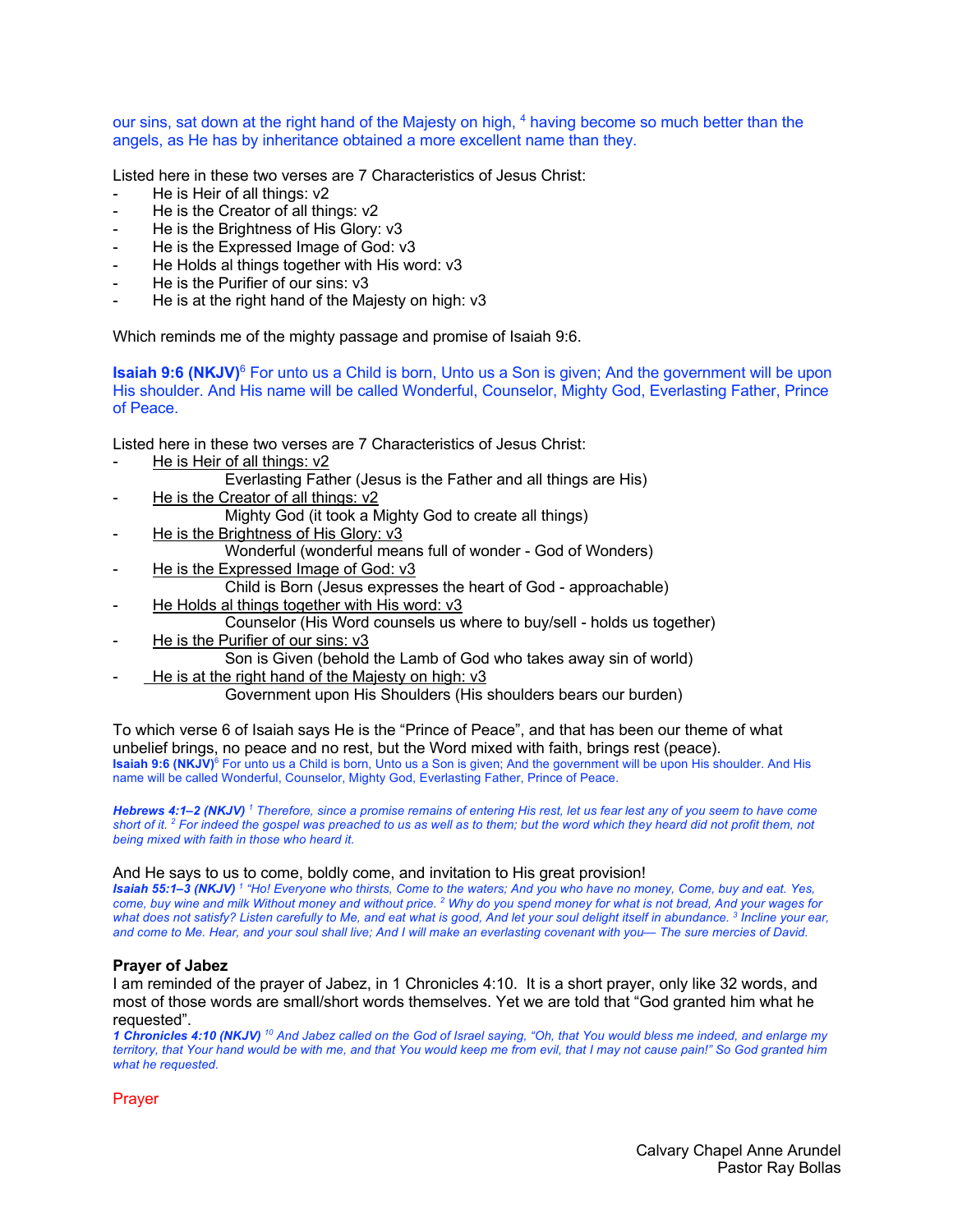### *And Jabez called on the God of Israel… 1 Chronicles 4:10 (a)*

The secret of Jabez's success wasn't due to a seminar he attended or to a book he purchased. Jabez's success was due to the fact that he was a man of prayer. James says we have not because we ask not (4:2). It's that simple. The Lord is continually asking His people to ask. "Call unto Me," He says in Jeremiah 31, "and I will show you great and mighty things which you know not." "Ask, seek, and knock that you might receive and the door might be opened unto you," Jesus said (see Matthew 7:7). *James 4:2 (NKJV) <sup>2</sup> You lust and do not have. You murder and covet and cannot obtain. You fight and war. Yet you do not have because you do not ask.* 

*Jeremiah 33:3 (NKJV) <sup>3</sup> 'Call to Me, and I will answer you, and show you great and mighty things, which you do not know.'* 

*Matthew 7:7 (NKJV) <sup>7</sup> "Ask, and it will be given to you; seek, and you will find; knock, and it will be opened to you.* 

How is your prayer life? Are you experiencing success and prosperity? The pathway to prosperity is prayer. Pray. And pray more. And pray still more.

Prayer is vital. We know that. But here's the problem: Because we know it, we think we're doing it. If the stopwatch was on this past week, how much time would it show that you've actually spent in prayer? God loves you no matter whether you're praying or not. But the blessings He is waiting to pour out upon you, your ministry, your marriage, your family and your friends can only be released through prayer

Jabez overcame his adversity by calling upon the God of Israel. In other words, he prayed. Prayer is not a subject that draws a lot of attention or creates a lot of excitement. People think the answer to their problems lies in a practice or a program they've never heard of before. But the life of this one who was named "Sorrowful"—this one who had a family that looked up to him and a city named after him—is recorded in the Word because he prayed simply and effectively.

Let's look at his prayer, simple, yet powerful we know, because God granted his requests,

#### Passion

 *… "Oh, that thou wouldest bless me indeed…" 1 Chronicles 4:10 (b)*

The word, "oh," gives us a clue as to the passion of Jabez's prayer. It was said of George Whitefield, the great evangelist, that when he simply said the word, "oh," hundreds of people would repent on the spot because he spoke with such passion. I sense something of this in Jabez's prayer.

Paul says the Spirit prays through us with groanings that cannot be uttered (Romans 8:26). Sometimes the most effective prayer times we have consist of groaning. You're praying for your own situation or for that of someone else and you don't know how to pray, so you let the Spirit groan through you. That's prayer. In this, I sense a passion in Jabez's prayer that moved the hand of God.

### **Purpose**

... and enlarge my coast... 1 Chronicles 4:10 (c)

"Enlarge my coasts or borders," Jabez prayed. "Make me bigger and larger than I am presently." It is important that, as believers, we are expanding. Are your borders being expanded?

William Carey, the great missionary, said, "Attempt great things for God and expect great things from God." Do something radical. Take a risk in life. Take a risk in your ministry. Take a risk in your understanding of worship and devotion. Enlarge your vision. Attempt something for the Lord so big that, unless God is in it, it's doomed to fail. Such was the heart of Jabez.

**Presence** 

 $\ldots$  and that thine hand might be with me... 1 Chronicles 4:10 (d)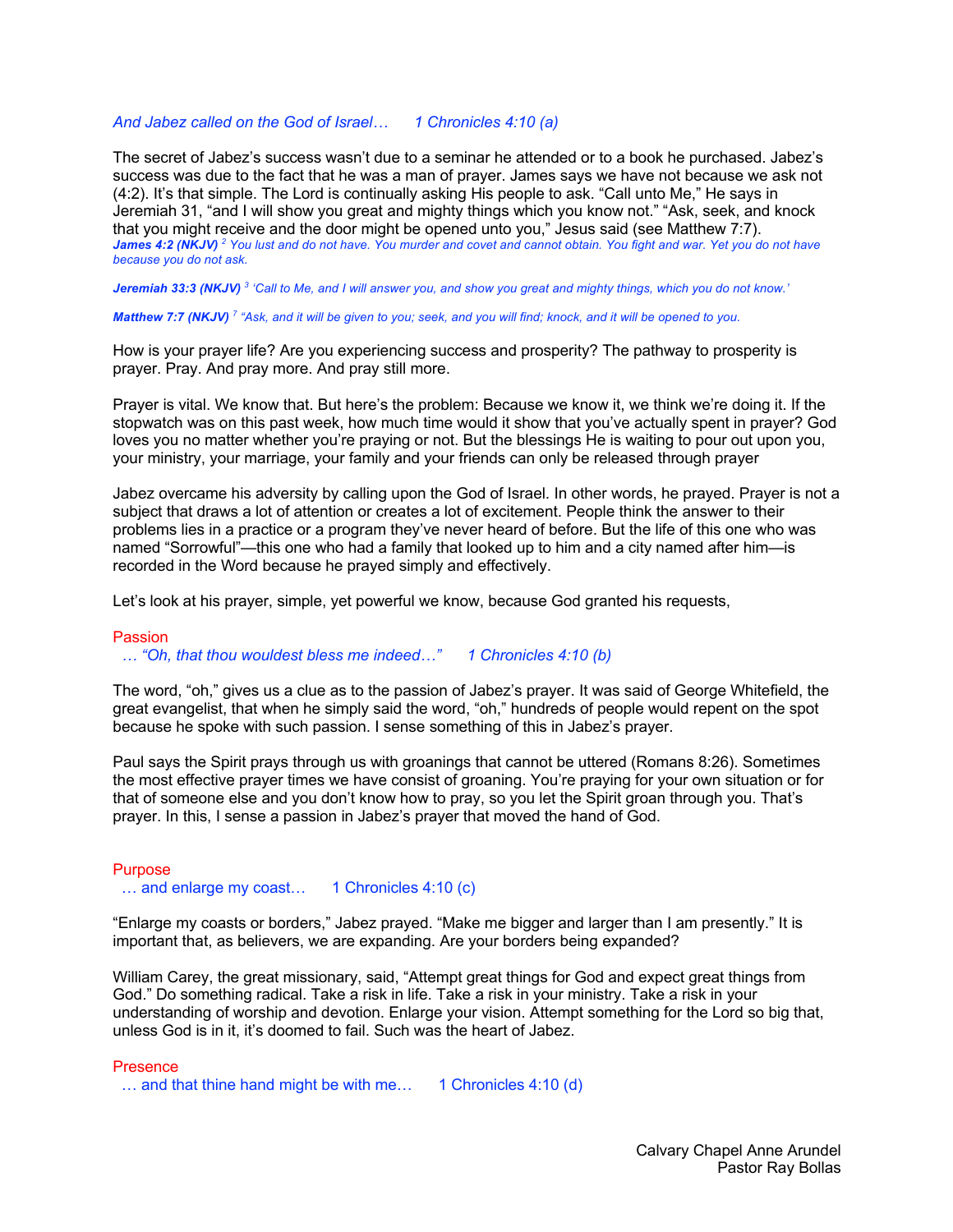Jabez didn't just want the gifts. He wanted the Giver to be with him. This is something we need to see because so often we can say, "Lord, I need this answer to prayer." And when the answer comes, we run away.

Not Jabez. He said, "Keep Your hand upon me. I want You to be with me, directing my steps, guiding my actions." And that's a prayer the Father honors.

# **Protection**

… and that thou wouldest keep me from evil, that it may not grieve me!" 1 Chronicles 4:10 (e)

At this point in his life, Jabez understood that sin always brings sadness. Even in the age of inflation, the wages of sin remain the same: death (Romans 6:23). Realizing this, Jabez said, "Keep me from sin lest it grieve me and bring sorrow into my life."

As we read in verse 10, God granted Jabez his request. Jabez was blessed, or enlarged. He experienced both the presence and the protection of God.

If we truly believed that the prayer of Jabez had practical application to our situation, we would be people of prayer. But we don't really believe it. Oh, we believe in God's ability to bless us. But we doubt His willingness to do so. Most of us have an entirely wrong understanding of the nature of our Father. We know He's wealthy, but we think He's stingy.

There are three types of wealthy people.

- 1. The first is the one who will give money if your presentation for cancer research is good enough.
- 2. The second type is one who is happy to give regardless of the cause.
- 3. But the third type doesn't wait for the knock on the door. Instead, he walks around, looking for opportunities to give.

Most of us believe our Father is in the first category, that God is wealthy, but that we have to plead and beg to persuade Him that our cause is worthy of His blessing. Some might even think He's eager to give to us regardless of the worth of our request. But, in reality, our Father is neither of these types. He is the third type, going to and fro throughout the whole world, looking for a man in whom He can show Himself strong (2 Chronicles 16:9). God is looking for Jabezes who have problems, who have difficulty, but who call out to Him.

*2 Chronicles 16:9 (NKJV) <sup>9</sup> For the eyes of the LORD run to and fro throughout the whole earth, to show Himself strong on behalf of those whose heart is loyal to Him. In this you have done foolishly; therefore from now on you shall have wars."* 

Jabez's prayer wasn't long. But he did what you and I need to do. He called upon the God of Israel. In brokenness and openness, he poured out his heart and said, "Lord, bless me." And the Lord granted him his request. Precious people, spend time with your Father in the posture of prayer, and you'll be on the pathway to prosperity. I guarantee it because the Word declares it.

Outline: Does Prayer Really Matter (Hebrews 4:14-16)

- Prayer is in a Place The Throne of Grace (4:14)
- Prayer is with a Person Who has Been Where We are At (4:15)
- Prayer is a Promise We Will Find Help in Our Time of Need (4:16)

Considering that prayer is at the throne of God, surely we can know that prayer matters because the location of where prayer happens. Do you want power in your prayer life, it is dependent on attitude that it matters, and the attitude will be affected by the altitude (how high we go when we enter into prayer) – WOW I am invited into the throne room of God.... And, by Him who understands all that I/we go through, because He has been here, He has been there. And, by Him who promises to help us in our time of need. So yes, prayer matters!

### **Prayer**

The Word of God is Living and Powerful, and is ready, and will do a mighty work in our lives.